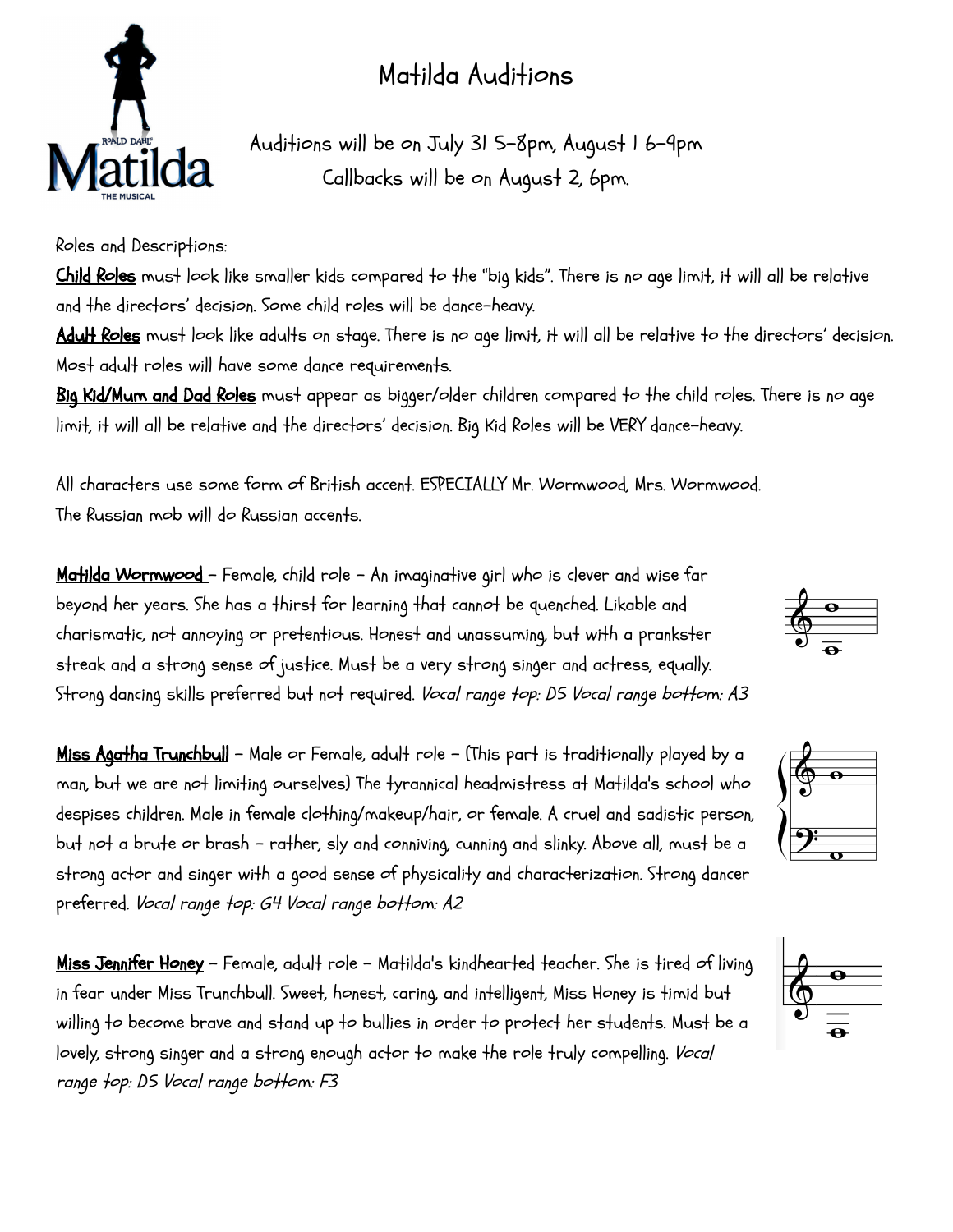Mr. Wormwood - Male, adult role - Matilda's uncaring father. A slimy, greedy used-car salesman, unintentionally hilarious. Must be a VERY strong actor and comedian; improv and dance skills preferred. Must also be a relatively strong singer. Vocal range top: A4 Vocal range bottom: D3

Mrs. Wormwood - Female, adult role - Matilda's self-absorbed, negligent mother and an amateur ballroom dancer. Must be a VERY strong comedic/character actress, dancer, and singer able to carry off a sizable comedic role. *Vocal range top: FS Vocal range bottom: A3* 

The Entertainer - Male, adult role - The Entertainer is a sort of magical narrator for our story, playing a variety of roles throughout the show and singing various songs including the opening number "Miracle." Must be a strong character actor able to embody different roles using physicality and accent, as well as a VERY strong singer. *Vocal range top: A4 or Eb4* Vocal range bottom: F#3

Bruce - Male, child role - Matilda's classmate. He is subject to punishment by Miss Trunchbull. Bruce is a genuine, kind boy with a fondness for sweets; his spirit is broken by the Trunchbull but he bounces back stronger than ever. Must be a very strong actor and singer with monologues, scenes, and solos. Strong dance skills preferred. *Vocal range top: ES* Vocal range bottom: C4

Lavender - Female, child role - Matilda's classmate and best friend. Lavender is squeaky and super-adorable, and what she lacks in intelligence she makes up for in enthusiasm and friendliness. Must be a very strong actor and singer with monologues, featured scenes, and solos throughout. Strong dance skills preferred.

Tommy, Eric, and Nigel - Males, child role - Matilda's boy classmates. Each has important lines and solos, and some have featured dance moments as well. Strong singers, actors, and dancers required.

Amanda, Alice, and Hortensia - Females, child roles - Matilda's girl classmates. Each has important lines and solos, and some have featured dance moments as well. Strong singers, actors, and dancers required.

Michael Wormwood - Male, big kid role - Matilda's slightly older brother. He is a deadpan comedic character, with various lines and "bits" throughout the show. Must be a strong comedic actor. Will also be a "Big Kid."

<u>Mums and Dads / Big Kids</u> - Males and Females, big kid role and adult role - Several performers will play the Mums and Dads in the opening number "Miracle" and the Big Kids in all songs and large scenes at Matilda's